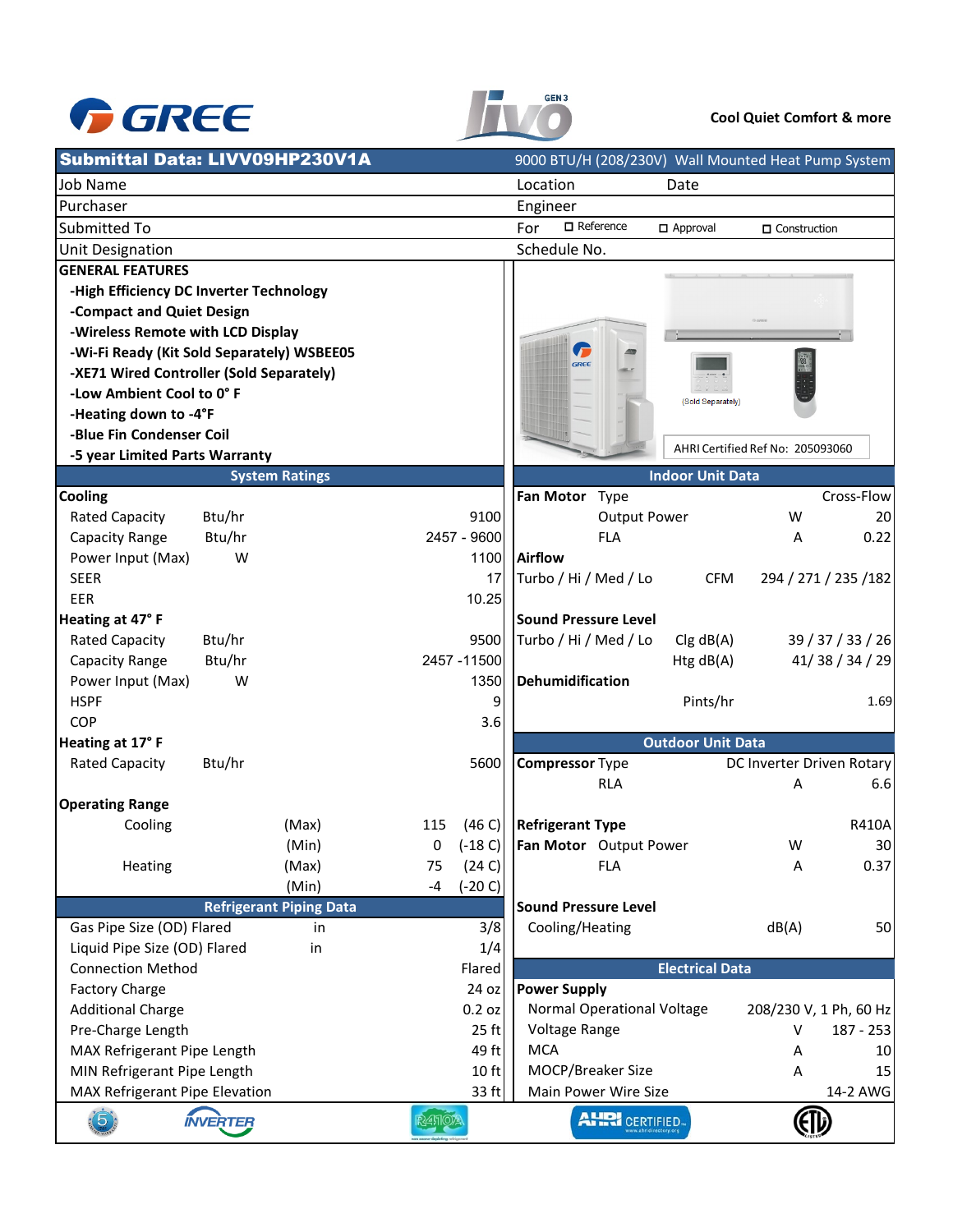# **Features & Function Summary LIVV09HP230V1A**

| <b>SYSTEM FEATURES</b>                    |                              |
|-------------------------------------------|------------------------------|
| <b>Inverter Type</b>                      | G10                          |
| <b>Ultra Low Frequency Torque Control</b> | Yes                          |
| <b>Power Factor Correction</b>            | Yes                          |
| Compressor Type                           | High Eff. Rotary             |
| Refrigerant Type                          | <b>R410A</b>                 |
| Basepan With Electric Heater              | <b>YES</b>                   |
| <b>Compressor With Electric Heater</b>    | <b>YES</b>                   |
| <b>Outdoor Fin Coating</b>                | Acrylic-Resin/Anti-Corrosion |
| <b>Intelligent Defrosting</b>             | <b>YES</b>                   |
| Force Defrosting                          | <b>YES</b>                   |
| Intelligent Preheating                    | <b>YES</b>                   |
| Low Voltage Startup                       | <b>YES</b>                   |
| Memory/Power Failure Recovery             | <b>YES</b>                   |
| Self Diagnosis                            | <b>YES</b>                   |
| Wired Controller Interface (XE71)         | <b>YES</b>                   |
| Wi-Fi Interface Capable (Optional)        | WSBEE05                      |
| Indoor Fan Type                           | Crossflow                    |
| Multi Fan Speeds                          | 4 Speeds                     |
| Indoor Unit Display                       | <b>YES</b>                   |
| <b>Advance Filter</b>                     | Optional                     |
| <b>Auxiliary Electrical Heater</b>        | <b>NO</b>                    |
| Ventilation (Outdoor Air)                 | <b>NO</b>                    |

| <b>REMOTE CONTROLLER FUNCTIONS</b> |            |
|------------------------------------|------------|
| Auto Mode                          | <b>YES</b> |
| Auto Fan                           | <b>YES</b> |
| Manual Horizontal Swing            | <b>YES</b> |
| Auto Swing (Vertical Auto Swing)   | <b>YES</b> |
| <b>Clock on Remote Controller</b>  | <b>YES</b> |
| Dry Mode                           | <b>YES</b> |
| Dry Anti-Mildew (X-Fan) Mode       | <b>YES</b> |
| <b>Energy Saving Mode</b>          | <b>YES</b> |
| Dirty Filter Alert                 | <b>NO</b>  |
| I Feel Function                    | <b>YES</b> |
| Lock on Remote Controller          | <b>YES</b> |
| Quiet Mode                         | NO.        |
| Room Temperature Display           | <b>YES</b> |
| Sleep Mode                         | <b>YES</b> |
| <b>Timer Mode</b>                  | <b>YES</b> |
| <b>Turbo Mode</b>                  | <b>YES</b> |
| Display On/Off Control             | <b>YES</b> |
| Freeze Guard Mode (46 °F)          | <b>YES</b> |
| Display On/Off Control             | <b>YES</b> |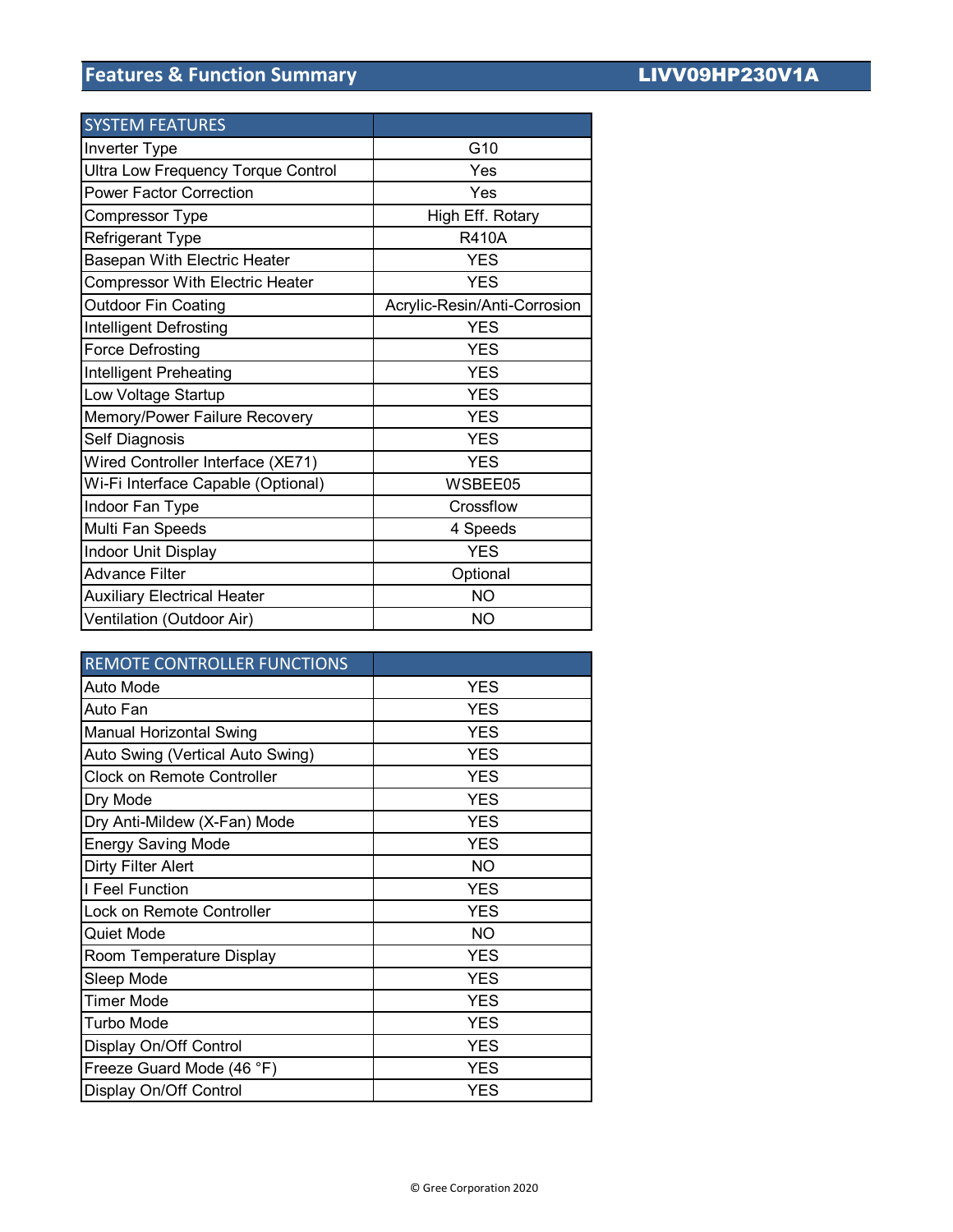# EXTENDED RATINGS **EXTENDED** RATINGS

┰

| <b>COOLING PERFORMANCE (BtuH)*</b>                             |                                         |            |           |            |         |            |  |  |
|----------------------------------------------------------------|-----------------------------------------|------------|-----------|------------|---------|------------|--|--|
|                                                                | <b>Indoor Entering Air Temperatures</b> |            |           |            |         |            |  |  |
| <b>Outdoor</b><br><b>Ambient</b><br><b>Temperature</b><br>(DB) | 68°F DB                                 |            |           | 73°F DB    | 80°F DB |            |  |  |
|                                                                | 57°FWB                                  |            | 61°FWB    |            | 67°FWB  |            |  |  |
|                                                                | <b>TC</b>                               | <b>SHC</b> | <b>TC</b> | <b>SHC</b> | TC      | <b>SHC</b> |  |  |
| $0^{\circ}$ F                                                  | 7480                                    | 5423       | 9240      | 6699       | 11000   | 7975       |  |  |
| $5^{\circ}$ F                                                  | 8580                                    | 6263       | 10340     | 7548       | 12100   | 8833       |  |  |
| $14^{\circ}F$                                                  | 9680                                    | 7115       | 11440     | 8408       | 13200   | 9702       |  |  |
| 23°F                                                           | 10120                                   | 7489       | 11880     | 8791       | 13640   | 10094      |  |  |
| $32^{\circ}$ F                                                 | 10560                                   | 7867       | 12320     | 9178       | 14080   | 10490      |  |  |
| $41^{\circ}F$                                                  | 11880                                   | 8910       | 13640     | 10230      | 15400   | 11550      |  |  |
| $50^{\circ}$ F                                                 | 13200                                   | 9966       | 14960     | 11295      | 16720   | 12624      |  |  |
| $59^{\circ}$ F                                                 | 14080                                   | 10701      | 15840     | 12038      | 17600   | 13376      |  |  |
| $68^{\circ}$ F                                                 | 14740                                   | 11276      | 16500     | 12623      | 18260   | 13969      |  |  |
| 77°F                                                           | 18480                                   | 14230      | 20240     | 15585      | 22000   | 16940      |  |  |
| $86^{\circ}$ F                                                 | 20460                                   | 15857      | 22220     | 17221      | 23980   | 18585      |  |  |
| $95^{\circ}$ F                                                 | 18480                                   | 14414      | 20240     | 15787      | 22000   | 17160      |  |  |
| 104°F                                                          | 16280                                   | 12780      | 18040     | 14161      | 19800   | 15543      |  |  |
| $113^{\circ}F$                                                 | 14960                                   | 11818      | 16720     | 13209      | 18480   | 14599      |  |  |
| $115^{\circ}F$                                                 | 12760                                   | 10144      | 14520     | 11543      | 16280   | 12943      |  |  |
| <b>HEATING DEDEODMANCE (RtuH)*</b>                             |                                         |            |           |            |         |            |  |  |

## **HEATING PERFORMANCE (BtuH)\***

|                                                                | <b>Indoor Entering Air Temperatures</b>   |                     |                  |           |                     |                  |         |                     |                  |
|----------------------------------------------------------------|-------------------------------------------|---------------------|------------------|-----------|---------------------|------------------|---------|---------------------|------------------|
| <b>Outdoor</b><br><b>Ambient</b><br><b>Temperature</b><br>(DB) | 68°F DB                                   |                     |                  | 73°F DB   |                     |                  | 80°F DB |                     |                  |
|                                                                | 57°FWB                                    |                     |                  | 61°FWB    |                     |                  | 67°FWB  |                     |                  |
|                                                                | <b>TC</b>                                 | Power Input<br>(KW) | <b>COP</b>       | <b>TC</b> | Power Input<br>(KW) | <b>COP</b>       | TC      | Power Input<br>(KW) | <b>COP</b>       |
| $-5^{\circ}$ F                                                 | 4370                                      | 620                 | 2.1              | 4560      | 632                 | 2.1              | 4750    | 645                 | $\overline{2.2}$ |
| $0^{\circ}$ F                                                  | 5035                                      | 632                 | 2.3              | 5225      | 645                 | 2.4              | 5415    | 658                 | 2.4              |
| $5^{\circ}$ F                                                  | 5320                                      | 645                 | 2.4              | 5510      | 658                 | 2.5              | 5700    | 672                 | 2.5              |
| $10^{\circ}$ F                                                 | 5510                                      | 658                 | 2.5              | 5700      | 672                 | 2.5              | 5890    | 685                 | 2.5              |
| $17^{\circ}F$                                                  | 6143                                      | 672                 | 2.7              | 6333      | 686                 | 2.7              | 6523    | 699                 | 2.7              |
| $19^{\circ}$ F                                                 | 6460                                      | 686                 | $\overline{2.8}$ | 6650      | 700                 | $\overline{2.8}$ | 6840    | $\overline{714}$    | $\overline{2.8}$ |
| $24^{\circ}F$                                                  | 7410                                      | 700                 | $\overline{3.1}$ | 7600      | 714                 | 3.1              | 7790    | 728                 | $\overline{3.1}$ |
| $32^{\circ}F$                                                  | 8170                                      | 714                 | 3.4              | 8360      | 728                 | 3.4              | 8550    | 743                 | 3.4              |
| $41^{\circ}F$                                                  | 8835                                      | 728                 | 3.6              | 9025      | 743                 | 3.6              | 9215    | 758                 | 3.6              |
| $43^{\circ}$ F                                                 | 9120                                      | 743                 | 3.6              | 9310      | 759                 | 3.6              | 9500    | 774                 | 3.6              |
| $47^{\circ}F$                                                  | 9310                                      | 759                 | 3.6              | 9500      | 774                 | 3.6              | 9690    | 789                 | 3.6              |
| $53^{\circ}$ F                                                 | 9405                                      | 781                 | 3.5              | 9595      | 797                 | 3.5              | 9785    | 813                 | 3.5              |
| $59^{\circ}$ F                                                 | 9500                                      | 805                 | 3.5              | 9690      | 821                 | 3.5              | 9880    | 838                 | 3.5              |
| $64^{\circ}F$                                                  | 9785                                      | 829                 | $\overline{3.5}$ | 9975      | 846                 | 3.5              | 10165   | 863                 | $\overline{3.5}$ |
| 70°F                                                           | 10070                                     | 854                 | 3.5              | 10260     | 871                 | 3.5              | 10450   | 889                 | 3.5              |
| $75^{\circ}$ F                                                 | 10355                                     | 879                 | 3.5              | 10545     | 897                 | 3.4              | 10735   | 915                 | 3.4              |
| 78°F                                                           | 10735                                     | 906                 | 3.5              | 10925     | 924                 | 3.5              | 11115   | 943                 | 3.5              |
|                                                                | $\rightarrow$ $\rightarrow$ $\rightarrow$ |                     |                  |           |                     |                  |         |                     |                  |

\* Maximum system capacity

TC- Total Capacity ( BtuH) COP- Coefficient of Performance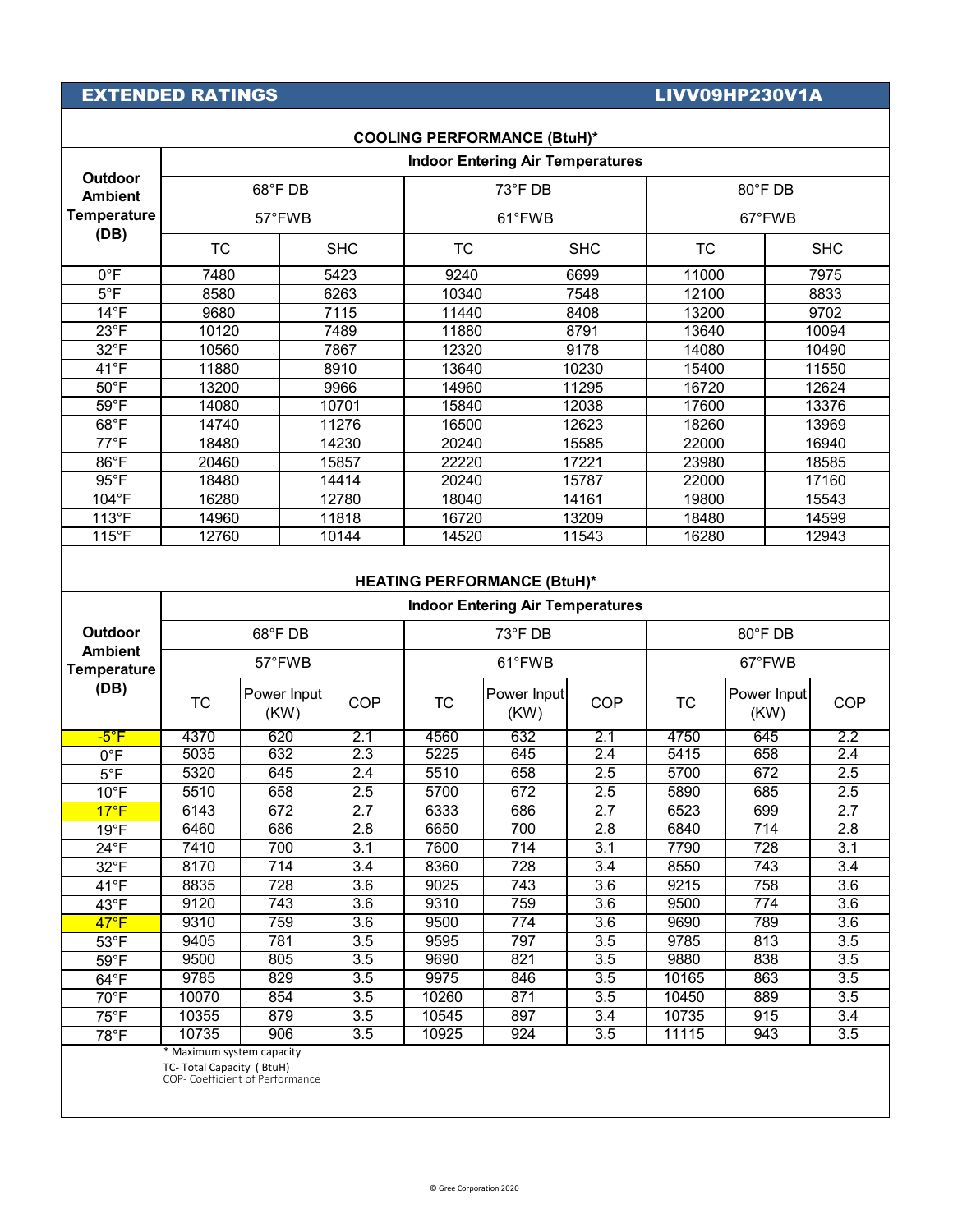

<sup>©</sup> Gree Corporation 2020